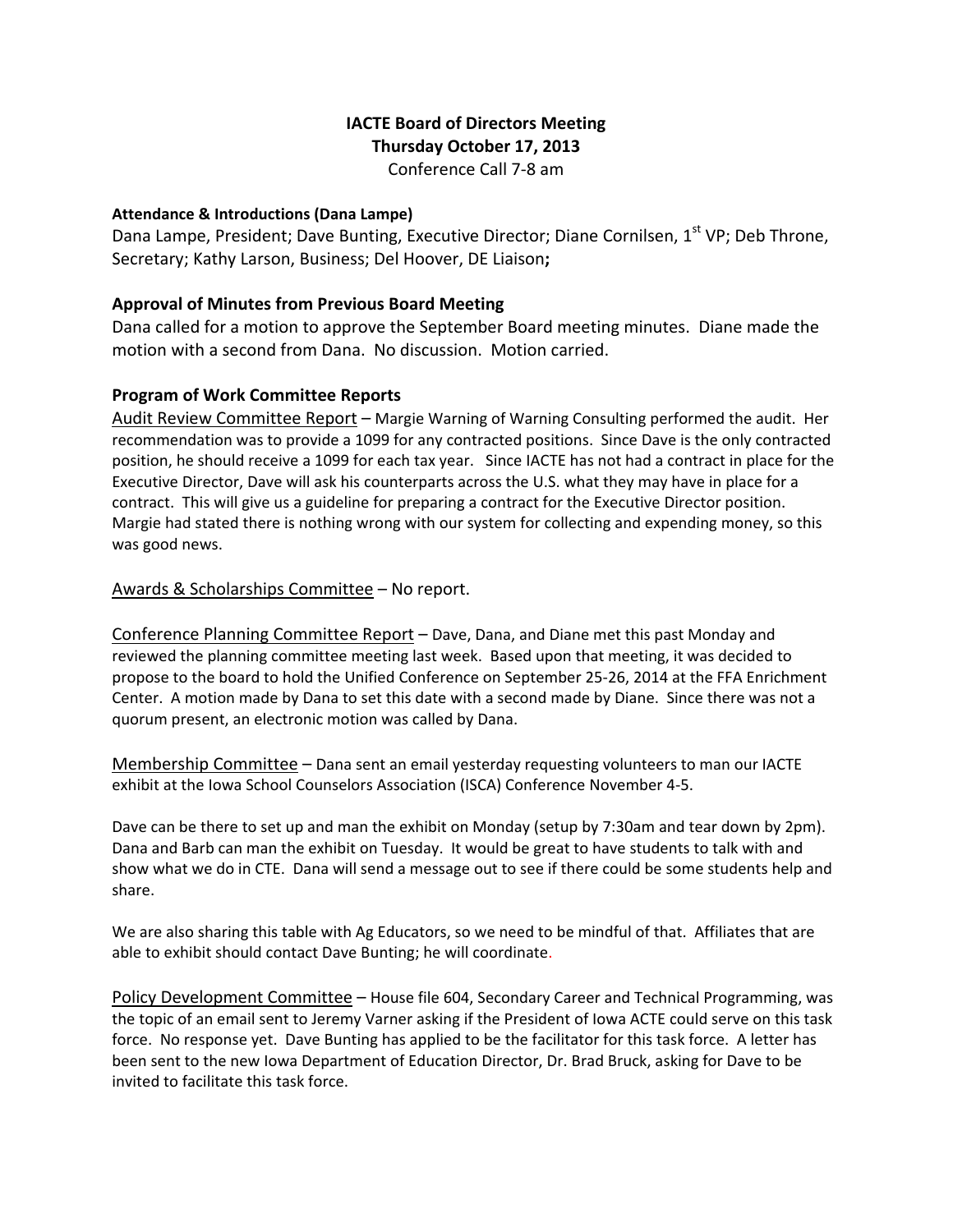- Intermediary Network Grant. Kelli Diemer is the contact for this grant at the DE. Applications are being collected.
- Secondary Programs Task Force convened before end of this year and made of educational and business stakeholders. A facilitator will be in charge.

Communications Committee – The Program of Work needs to be added to our website. In addition, the group would like to see more bold items on the website to grab a viewer's attention. Deb also had checked with Jonathan, ACTE Webmaster for our state, about having our old Bizland site redirect traffic to our new site. He had shared with Deb that this will need to be discussed with Bizland. Deb will have that be the next step. Dana requested our Mission Statement be added to the home page of the website. Deb has completed this item.

Dana is working on the Policy Handbook and will send it to Deb when it's completed. This will not be a complete handbook, but a start. We will need to add the policies as needed. This handbook should go right under the link for the By Laws. This has not been done yet. We also need to place the National Policy Seminar Rotation Schedule to the website, along with the webinar schedule. Deb will get to this as soon as possible.

Deb indicated she has yet to get the website updated with this current year's meeting minutes. She will work on getting this done.

Nominating Committee – No report. Dana said Lisa, Kelli, and Karen are the Nominating Committee. Dana will push them forward.

ACTE Quality Association Committee (Ad hoc) – Dave and Dana have completed and submitted the Application. The last time Iowa received this award was 2010. Dave is very hopeful that we will be awarded this recognition.

### **Affiliate Reports – No reports given due to time constraints.**

### **Old Business**

We still need a 2<sup>nd</sup> Vice President and Executive Director. Dana encouraged all members of the board to keep thinking of individuals that would fit these positions.

#### **New Business**

National Executive Directors Association dues of \$125 for Dave Bunting have been paid. This was a budget item that has been previously approved by the board.

ACTE Conference – Dave sent the voting delegates list of Dana, Sandy, and Diane. Diane will be attending the Leadership training. Dave will be organizing a dinner for all Iowa participants.

Iowa ACTE Membership Dues Increase – Tabled due to time constraints.

### **Next meeting will be in November 14 at 7:00 am via conference call.**